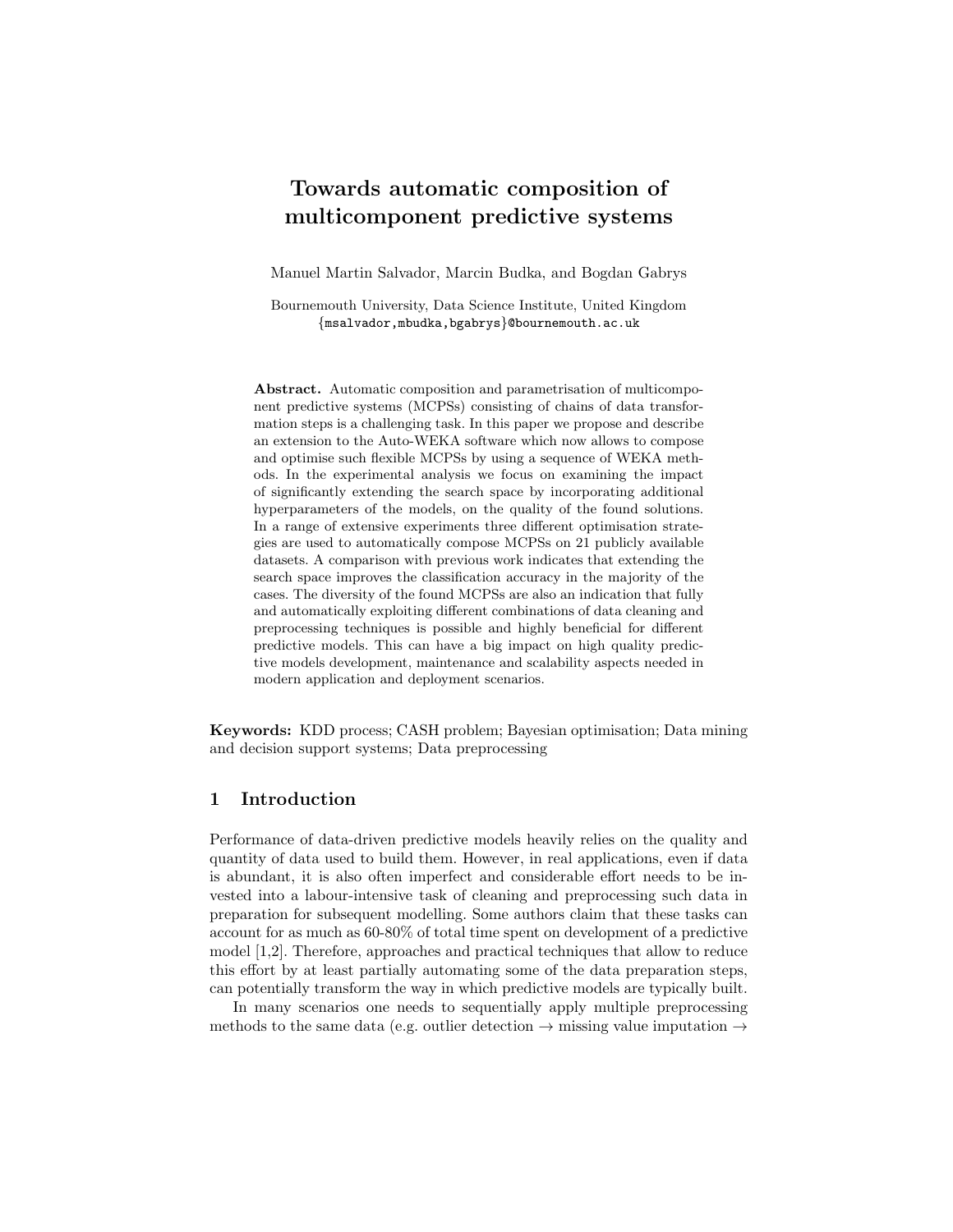dimensionality reduction), effectively forming a preprocessing chain. Composition of a preprocessing chain is a challenging problem that has been addressed in different fields (e.g. clinical data [\[3,](#page-10-2)[4\]](#page-10-3), historical documents [\[5\]](#page-10-4) and process industry [\[6\]](#page-11-0)). Despite these works attempting to be as abstract as possible, the frameworks they propose are optimised for a particular case study. Hence their underlying approaches are lacking in the context of cross-domain generalisation, and potentially require additional manual work to improve the results.

After the data has been pre-processed in an appropriate way, the next step in a data mining process is modelling. Similarly to preprocessing, this step can also be very time-consuming, requiring evaluation of multiple alternative models. Hence automatic model selection has been attempted in different ways, e.g. active testing [\[7\]](#page-11-1), meta-learning [\[8\]](#page-11-2) and information theory [\[9\]](#page-11-3). A common theme in the literature is comparison of different models using data always pre-processed in the same way. However, some models may perform better if they are built using data specifically pre-processed with a particular model type in mind.

Hyper-parameter optimisation is an additional step which is usually performed after the model has been selected (see e.g. [\[10](#page-11-4)[,11,](#page-11-5)[12\]](#page-11-6)). However, the problem is in fact very similar to model selection since different parametrisations of the same model (e.g. different kernels in an SVM, different structures of a neural network) can be treated as different models. Therefore it makes sense to approach both model and hyper-parameter selection problems jointly. The Combined Algorithm Selection and Hyper-parameter optimisation (CASH) problem was presented in [\[13\]](#page-11-7). A limitation of that study was the use of only two native types of attributes (i.e. numerical and categorical). This paper extends the approach presented in [\[13\]](#page-11-7) to support complex categorical attributes, which consists of a WEKA class and therefore can contain additional hyper-parameters.

We refer to a sequence of preprocessing steps followed by a machine learning model as a multicomponent predictive system (MCPS). The motivation for automating composition of MCPS is twofold. In the first instance it will help to reduce the amount of time spent on such activities and therefore allow to dedicate the human expertise to other tasks. The second motivation is to achieve better results than a human expert could, given a limited amount of time. The number of possible methods and hyperparameter combinations increases exponentially with the number of components in an MCPS and in majority of cases it is not computationally feasible to evaluate all of them.

This paper is organised as follows. The next section reviews previous work in automating the CASH problem and available software. Section [3](#page-3-0) describes multicomponent predictive systems and the challenges related to automation of their composition. In Section [4,](#page-4-0) our contributions to Auto-WEKA software, now allowing to optimise additional hyperparameters, are presented. The methodology used to automate MCPS composition is discussed in Section [5](#page-4-1) followed by the results in Section [6,](#page-5-0) and conclusions in Section [7.](#page-9-0)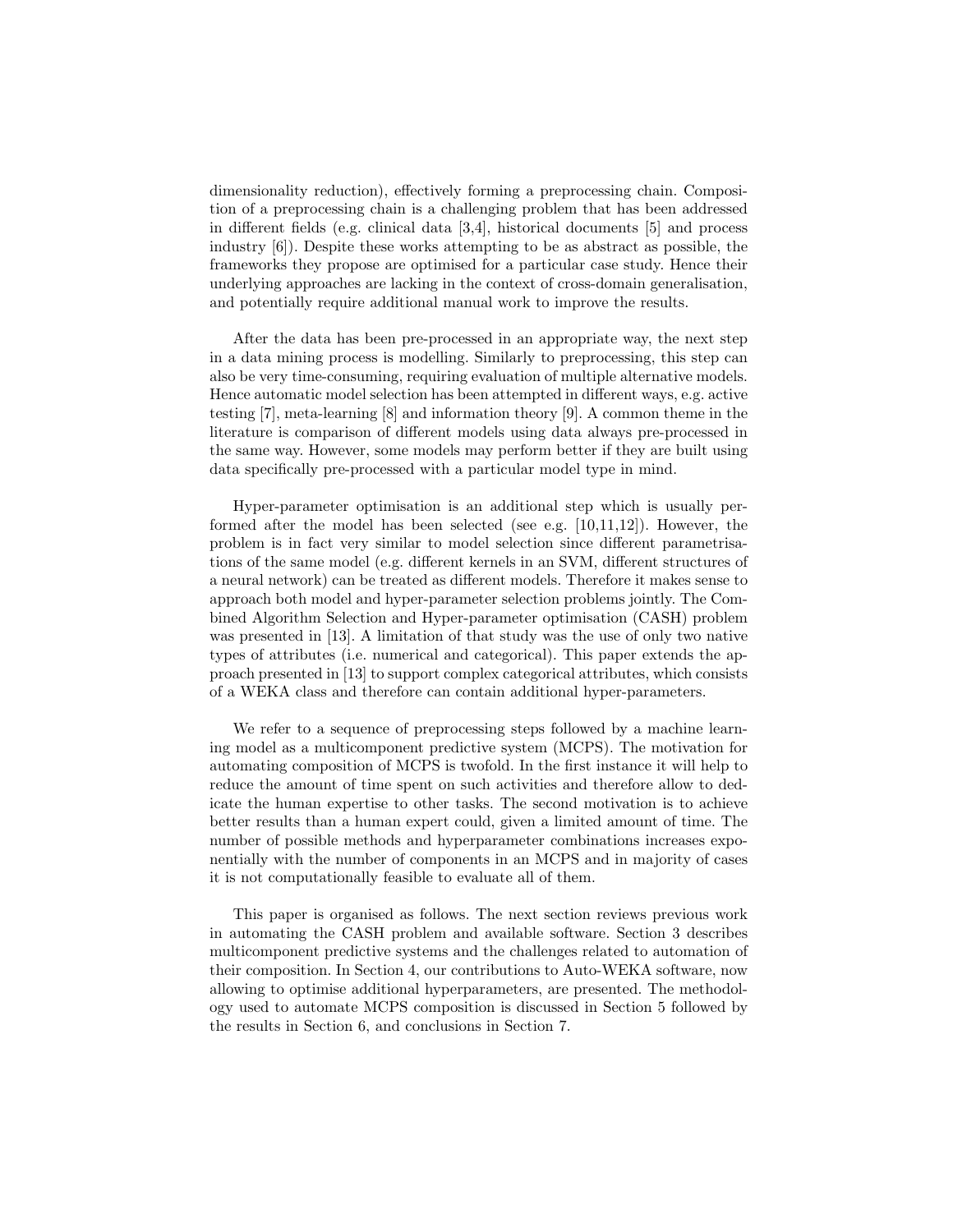## 2 Related work

The Combined Algorithm Selection and Hyper-parameter configuration (CASH) problem [\[13\]](#page-11-7) consists of finding the best combination of learning algorithm  $A^*$ and hyperparameters  $\lambda^*$  that optimise an objective function  $\mathcal{L}$  (e.g. Equation [1](#page-2-0)) minimises the k-fold cross-validation error) for a given dataset  $\mathcal{D}$ . Formally, CASH problem is given by:

<span id="page-2-0"></span>
$$
A_{\lambda^*}^* \in \underset{A^{(j)} \in \mathcal{A}, \lambda \in \Lambda^{(j)}}{\operatorname{argmin}} \frac{1}{k} \sum_{i=1}^k \mathcal{L}(A_{\lambda}^{(j)}, \mathcal{D}_{train}^{(i)}, \mathcal{D}_{valid}^{(i)}) \tag{1}
$$

where  $A = \{A^{(1)}, \ldots, A^{(k)}\}$  is a set of algorithms with associated hyper-parameter spaces  $\Lambda^{(1)}, \ldots, \Lambda^{(k)}$ . The loss function  $\mathcal L$  takes as arguments an algorithm configuration  $A_{\lambda}$  (i.e. an instance of a learning algorithm and hyperparameters), a training set  $\mathcal{D}_{train}$  and a validation set  $\mathcal{D}_{valid}$ .

The CASH problem can be approached in different ways. One example is grid search – an exhaustive search over all the possible combinations of discretized parameters. Such technique can however be computationally prohibitive in large search spaces or with big datasets. Instead, a simpler mechanism like random search, where the search space is randomly explored in a limited amount of time, has been shown to be more effective in high-dimensional spaces [\[12\]](#page-11-6).

A promising approach that is gaining popularity in the last years is Bayesian optimization [\[14\]](#page-11-8). In particular, Sequential Model-Based Optimization (SMBO) [\[15\]](#page-11-9) is a framework that incrementally builds a regression model using instances formed of an algorithm configuration  $\lambda$  and its predictive performance c. Such a model is then used to explore promising candidate configurations.

Examples of SMBO methods are SMAC (Sequential Model-based Algorithm Configuration [\[15\]](#page-11-9)) and TPE (Tree-structure Parzen Estimation [\[16\]](#page-11-10)). SMAC models  $p(c|\lambda)$  using a random forest, while TPE maintains separate models for  $p(c)$  and  $p(\lambda|c)$ . Both methods support continuous, categorical and conditional attributes (i.e. attributes whose presence in the optimisation problem depend on the values of some other attributes – e.g. Gaussian kernel width parameter in SVM is only present if SVM is using Gaussian kernels).

Two other methods falling into the same category are ROAR (Random Online Aggressive Racing [\[15\]](#page-11-9)) which randomly selects the set of candidates instead of using a regression model, and Spearmint [\[17\]](#page-11-11) which uses Gaussian processes to model  $p(c|\lambda)$  similarly to SMAC. However, due to their limitations (it has been shown that SMAC outperforms ROAR [\[15\]](#page-11-9), while Spearmint does not support conditional attributes) we are not using these methods in this study.

Currently available software tools supporting SMBO methods are:

- $-$  SMAC<sup>[1](#page-2-1)</sup> [\[15\]](#page-11-9) tool, which includes both SMAC and ROAR methods.
- Hyperopt[2](#page-2-2) [\[16\]](#page-11-10) is a Python library including random search and TPE.

<span id="page-2-1"></span> $\frac{1}{1}$  http://www.cs.ubc.ca/labs/beta/Projects/SMAC

<span id="page-2-2"></span><sup>2</sup> https://github.com/hyperopt/hyperopt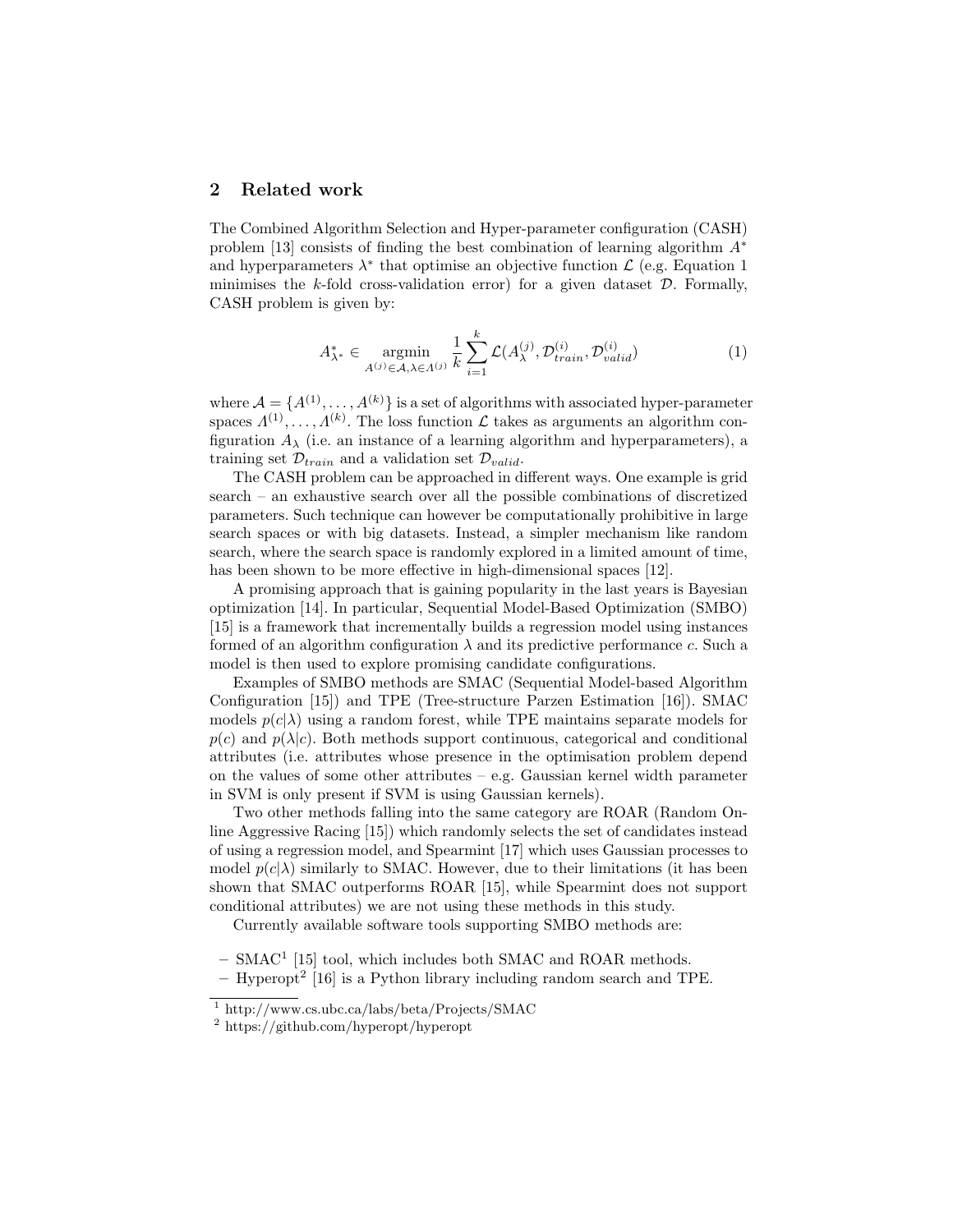- HPOLib[3](#page-3-1) [\[18\]](#page-11-12) is a wrapper for SMAC, TPE and Spearmint methods.
- Auto-Sklearn<sup>[4](#page-3-2)</sup> [\[19\]](#page-11-13) uses HPOLib and meta-learning to automate the selection of scikit-learn methods.
- Auto-WEKA<sup>[5](#page-3-3)</sup> [\[13\]](#page-11-7) allows to use either SMAC or TPE to automatically select and optimise 39 classifiers and 24 possible feature selection methods included in  $WEKA<sup>6</sup>$  $WEKA<sup>6</sup>$  $WEKA<sup>6</sup>$ .

### <span id="page-3-0"></span>3 MCPS description

A multicomponent predictive system can be represented as a directed acyclic graph, where the vertices correspond to data transformations and the edges represent the flow of data between the components. In this study we focus on MCPSs of the  $F = \langle f_1, ..., f_N \rangle$  $F = \langle f_1, ..., f_N \rangle$  $F = \langle f_1, ..., f_N \rangle$  form, which as shown in Figure 1, are directed linear graphs of length N. The components  $f_1$  to  $f_{N-1}$  are preprocessing methods while component  $f_N$  is either a predictive model or an ensemble of models. Although post-processing methods can also be included as additional components, without the loss of generality, we are not investigating such MCPSs here.



<span id="page-3-5"></span>Fig. 1. N-component predictive system

The *i*<sup>th</sup> component is a function  $D_i = f_i(D_{i-1})$  that takes a data frame  $D_{i-1}$ as input and returns a data frame  $D_i$ . Such data frames can have any size and contain any type of data (e.g. continuous or categorical). However, values of a single column are assumed to be of identical type.

The connection between components must be consistent, i.e. output of component  $f_n$  must be compatible with the input of  $f_{n+1}$ . For example, if component  $f_{n+1}$  cannot handle missing values, output from  $f_n$  should not contain any.

Typically, the first component receives the raw data as input, and the last component returns the predictions (i.e. a label in case of classification problems or a continuous value in regression problems). The number of components in an MCPS can vary from 1 (i.e. when no preprocessing is used) to  $N \in \mathbb{N}_{>1}$ . Some flows in OpenML experiments repository<sup>[7](#page-3-6)</sup> contain up to 7 components, while data mining tools like RapidMiner or Knime allow building even longer flows.

<span id="page-3-1"></span><sup>3</sup> https://github.com/automl/hpolib

<span id="page-3-2"></span><sup>4</sup> https://github.com/mfeurer/auto-sklearn

<span id="page-3-3"></span><sup>5</sup> http://www.cs.ubc.ca/labs/beta/Projects/autoweka

<span id="page-3-4"></span><sup>6</sup> An open-source data mining package developed at the University of Waikato

<span id="page-3-6"></span><sup>7</sup> http://openml.org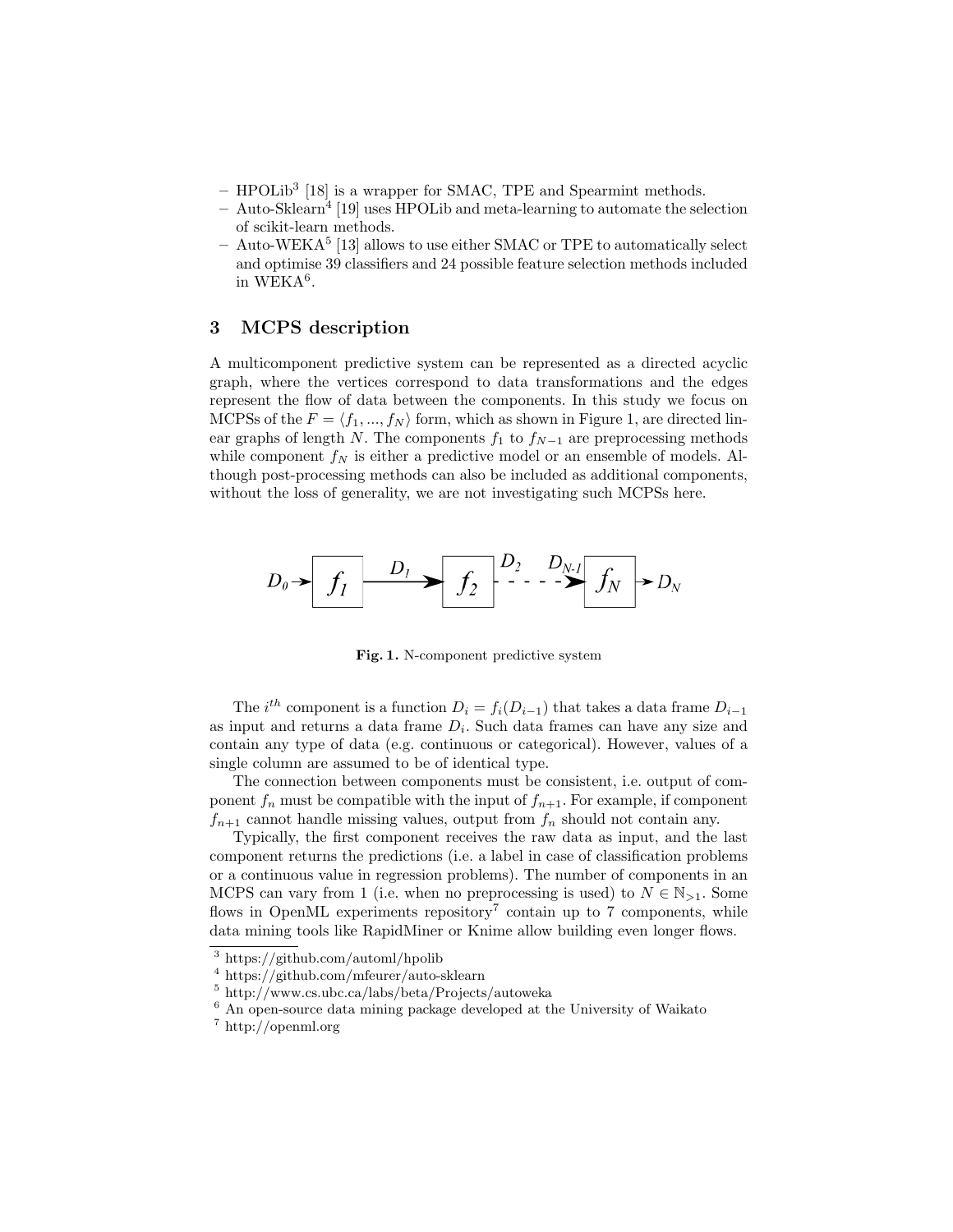An MCPS can be seen as a type of workflow that can be found in platforms like Taverna<sup>[8](#page-4-2)</sup>. However, we prefer to avoid such generic term in this paper in order to highlight the predictive nature of this type of systems.

Building an MCPS is typically a manual process. Even though some efforts are being made to automate such process (see e.g. [\[20\]](#page-11-14) for a survey), a reliable fully automated approach is still far from being available.

The main reason that makes MCPS composition a challenging problem is the potentially huge size of the search space. To begin with, the undetermined number of components can make the flow very simple or very complex. Secondly, we do not know a priori the order in which the components have to be connected. Also, the type of each hyper-parameter can be either continuous, categorical or conditional. Therefore, defining a range for each of the hyperparameters is an additional problem in itself.

The search space size can be reduced by applying constraints like limiting the number of components, restricting the list of methods using meta-learning [\[21\]](#page-11-15), prior knowledge [\[22\]](#page-11-16) or surrogates [\[23\]](#page-11-17).

In this paper we use the predictive performance as a single optimisation objective. We note however, that some problems may require to optimise several objectives at the same time (e.g. error rate, model complexity and runtime [\[24\]](#page-11-18)).

#### <span id="page-4-0"></span>4 Contribution to Auto-WEKA

Auto-WEKA is a software developed by Thornton et al. [\[13\]](#page-11-7) which allows algorithm selection and hyper-parameter optimisation both in regression and classification problems. The current Auto-WEKA version is 0.5 and it provides an interface for a CASH problem, where the search space is defined by WEKA predictors and feature selection methods. Available optimisation strategies are SMAC and TPE.

We have developed a new feature consisting of automatic expansion of WEKA classes during the creation of the search space. That is, if a hyper-parameter is a category formed of several WEKA classes, Auto-WEKA will now add the hyperparameters of such class recursively. For example, the kernel of an SVM classifier can be either NormalizedPolyKernel, PolyKernel, Puk, or RBFKernel; and each of them contains different hyperparameters.

While the space restriction does not allow us to include more implementation details, all the scripts for the analysis of the extended Auto-WEKA results such as the creation of plots and tables have been also released in our repository<sup>[9](#page-4-3)</sup>.

#### <span id="page-4-1"></span>5 Methodology

The three main characteristics which define a CASH problem are: a) the search space, b) the objective function and c) the optimisation algorithm.

In this study we have considered two search spaces:

<span id="page-4-2"></span><sup>8</sup> http://www.taverna.org.uk

<span id="page-4-3"></span><sup>9</sup> https://github.com/dsibournemouth/autoweka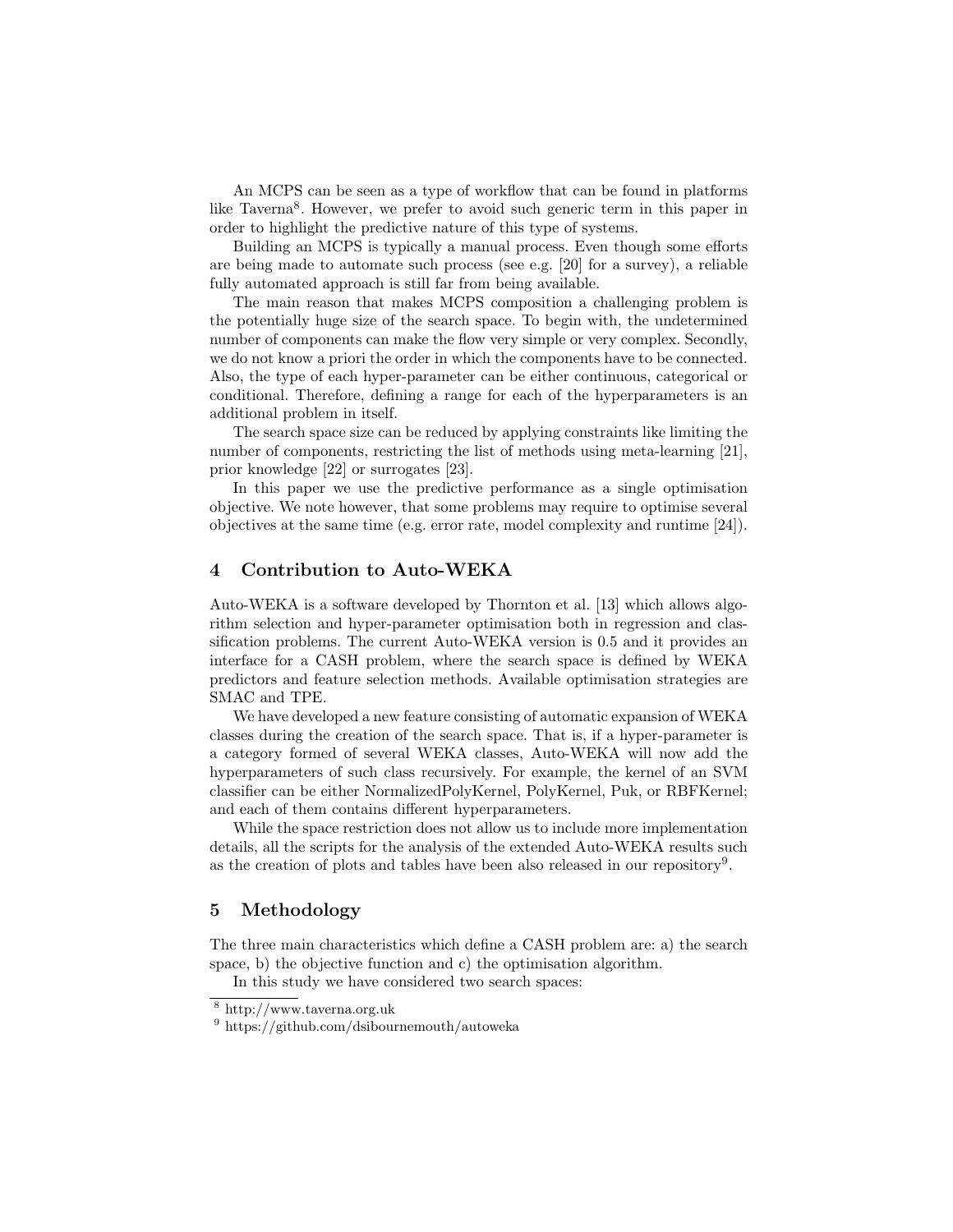- PREV: This is the search space used in [\[13\]](#page-11-7) where predictors and metapredictors (which take outputs from one or more base predictive models as their input) were considered (756 hyperparameters). Feature selection is also performed as a preprocessing step before the optimisation process (30 hyperparameters). We use it as a baseline.
- NEW: This search space only includes predictors and meta-predictors. In contrast with PREV space, no preprocessing steps are involved. Instead, we take into account that a categorical hyperparameter can be either simple or complex (i.e. when it contains WEKA classes). In the latter case, we increase the search space by adding recursively the hyperparameters of each method belonging to such complex parameter (e.g. the 'DecisionTable' predictor contains a complex hyperparameter whose values are three different types of search methods with further hyperparameters). That extension increases the search space to 1186 hyperparameters.

The objective function guides the optimisation process. Since the datasets we use in our experiments are intended for classification, we have chosen to minimise the classification error averaged over 10 cross-validation folds.

Two SMBO strategies (SMAC and TPE) have been compared against two baselines (WEKA-Def and random search). The following experimental scenarios have been devised:

- WEKA-Def: All the predictors and meta-predictors are run using WEKA's default hyperparameter values. Filters are not included in this strategy, although some predictors may perform specific preprocessing steps as part of their default behaviour.
- Random search: The whole search space is randomly explored allowing 30 CPU-hours for the process.
- SMAC and TPE: An initial configuration is randomly selected and then the optimiser is run for 30 CPU-hours to explore the search space in an intelligent way, allowing for comparison with the random search.

In order to compare our results with the ones presented in [\[13\]](#page-11-7) we have replicated the experimental settings as closely as possible. We have evaluated different optimisation strategies over 21 well-known datasets representing classification tasks (see Table [1\)](#page-6-0). For each strategy we performed 25 runs with different random seeds and a 30 CPU-hours optimisation time limit. In case a configuration exceeds 30 minutes or 3GB of RAM to evaluate, it is stopped and not considered further. Once the optimisation process has finished, the returned configuration is used to build a model using the whole training set and produce predictions over the testing set.

## <span id="page-5-0"></span>6 Results and discussion

Classification performance for each dataset are presented in Tables [2](#page-8-0) and [3,](#page-9-1) which show the 10-fold cross-validation error and the test error achieved by each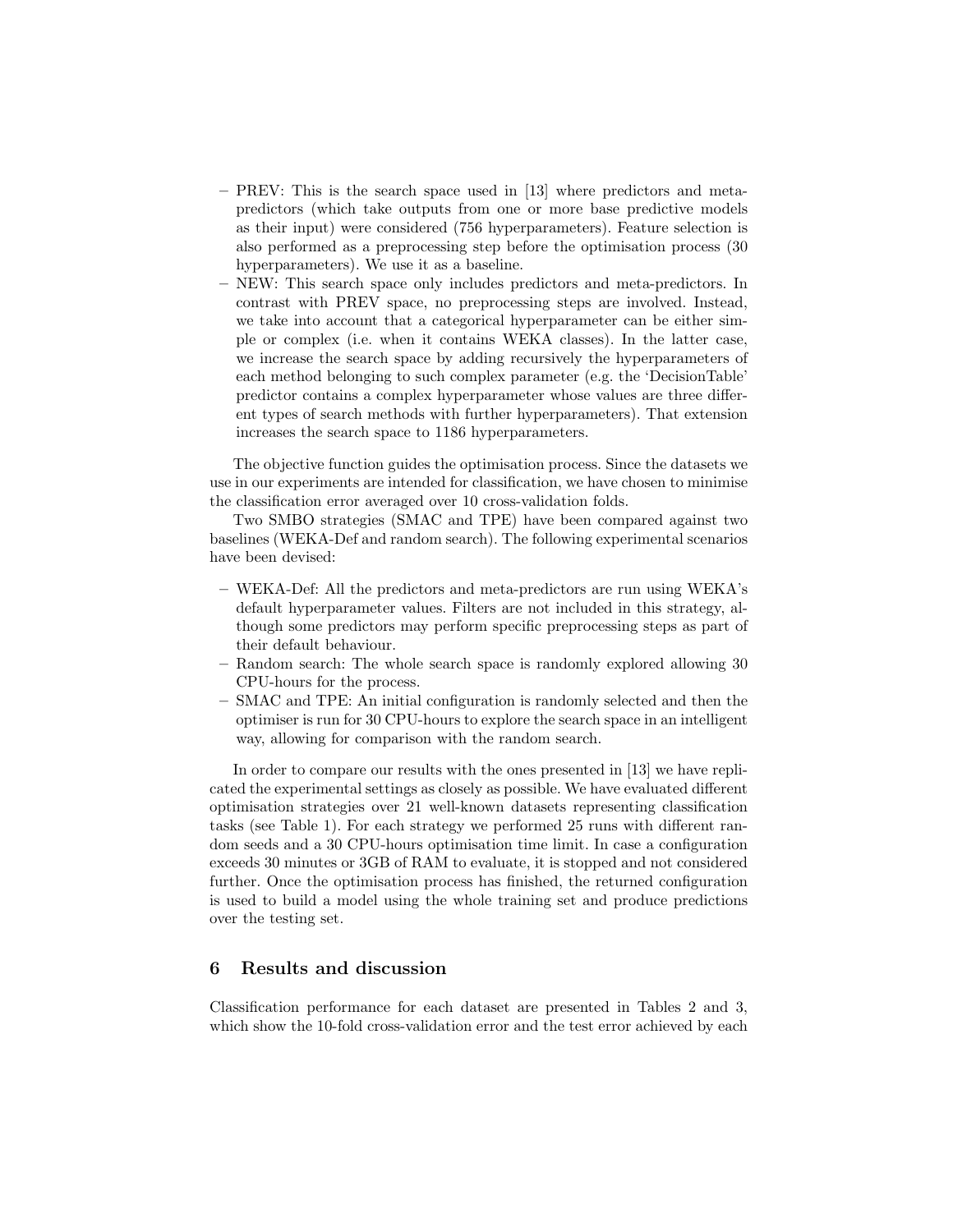| Dataset      |        |                |                |      |             | Cont Disc Class Train Test %Miss |
|--------------|--------|----------------|----------------|------|-------------|----------------------------------|
| abalone      | 7      | 1              | 28             | 2924 | 1253        | 0                                |
| amazon       | 10000  | $\overline{0}$ | 50             | 1050 | 450         | 0                                |
| car          | 0      | 6              | $\overline{4}$ | 1210 | 518         | 0                                |
| cifar10      | 3072   | 0              | 10             |      | 50000 10000 | 0                                |
| cifar10small | 3072   | 0              | 10             |      | 10000 10000 | 0                                |
| convex       | 784    | 0              | 2              |      | 8000 50000  | 0                                |
| dexter       | 20000  | 0              | 2              | 420  | 180         | 0                                |
| dorothea     | 100000 | $\theta$       | $\overline{2}$ | 805  | 345         | 0                                |
| germancredit | 7      | 13             | 2              | 700  | 300         | 0                                |
| gisette      | 5000   | $\overline{0}$ | $\overline{2}$ | 4900 | 2100        | 0                                |
| kddcup09app  | 192    | 38             | $\overline{2}$ |      | 35000 15000 | 69.47                            |
| kryskp       | 0      | 36             | $\overline{2}$ | 2238 | 958         | 0                                |
| madelon      | 500    | $\overline{0}$ | $\overline{2}$ | 1820 | 780         | 0                                |
| mnist        | 784    | $\theta$       | 10             |      | 12000 50000 | 0                                |
| mnistrot     | 784    | $\theta$       | 10             |      | 12000 50000 | 0                                |
| secom        | 590    | $\Omega$       | $\overline{2}$ | 1097 | 470         | 4.58                             |
| semeion      | 256    | 0              | 10             | 1116 | 477         | 0                                |
| shuttle      | 9      | $\theta$       | 7              |      | 43500 14500 | 0                                |
| waveform     | 40     | 0              | 3              | 3500 | 1500        | 0                                |
| wineqw       | 11     | 0              | 11             | 3429 | 1469        | 0                                |
| yeast        | 8      | 0              | 10             | 1039 | 445         | 0                                |

<span id="page-6-0"></span>Table 1. Datasets, number of continuous attributes, number of categorical attributes, number of classes, number of instances, and percentage of missing values.

strategy, respectively. Random search, SMAC and TPE results have been calculated using the mean of 100,000 bootstrap samples (i.e. randomly selecting 4 out of the 25 runs and keeping the one with the lowest cross-validation error in order to simulate a 4-core CPU), while only the lowest errors are reported for WEKA-Def. PREV columns contain the values reported in [\[13\]](#page-11-7), while NEW columns contain the results of the strategies using extended search space investigated in this paper. An upward arrow indicates an improvement when using extended search space (NEW) in comparison to previous results (PREV) reported in [\[13\]](#page-11-7). Boldfaced values indicate the lowest classification error for each dataset.

As shown in the tables, in the majority of the cases, expanding the search space has been beneficial for finding better solutions (i.e.  $NEW < PREV$ ). The potential negative impact on predictive accuracy by optimising many more parameters has not been observed. Although, we still found some cases with higher classification error (i.e. NEW > PREV).

Figure [2](#page-7-0) compares CV error and test error for all the runs. Although both errors are in general consistent, we found some cases in which the model seems to overfit. That is the case for example in 'germancredit' and 'amazon' datasets. A possible explanation is given below, at the end of this section.

The best MCPSs found for each dataset are reported in Table [4.](#page-10-5) Each row of this table represents a sequence of data transformations and predictive models. It is not feasible to include all the hyperparameters in the table due to limited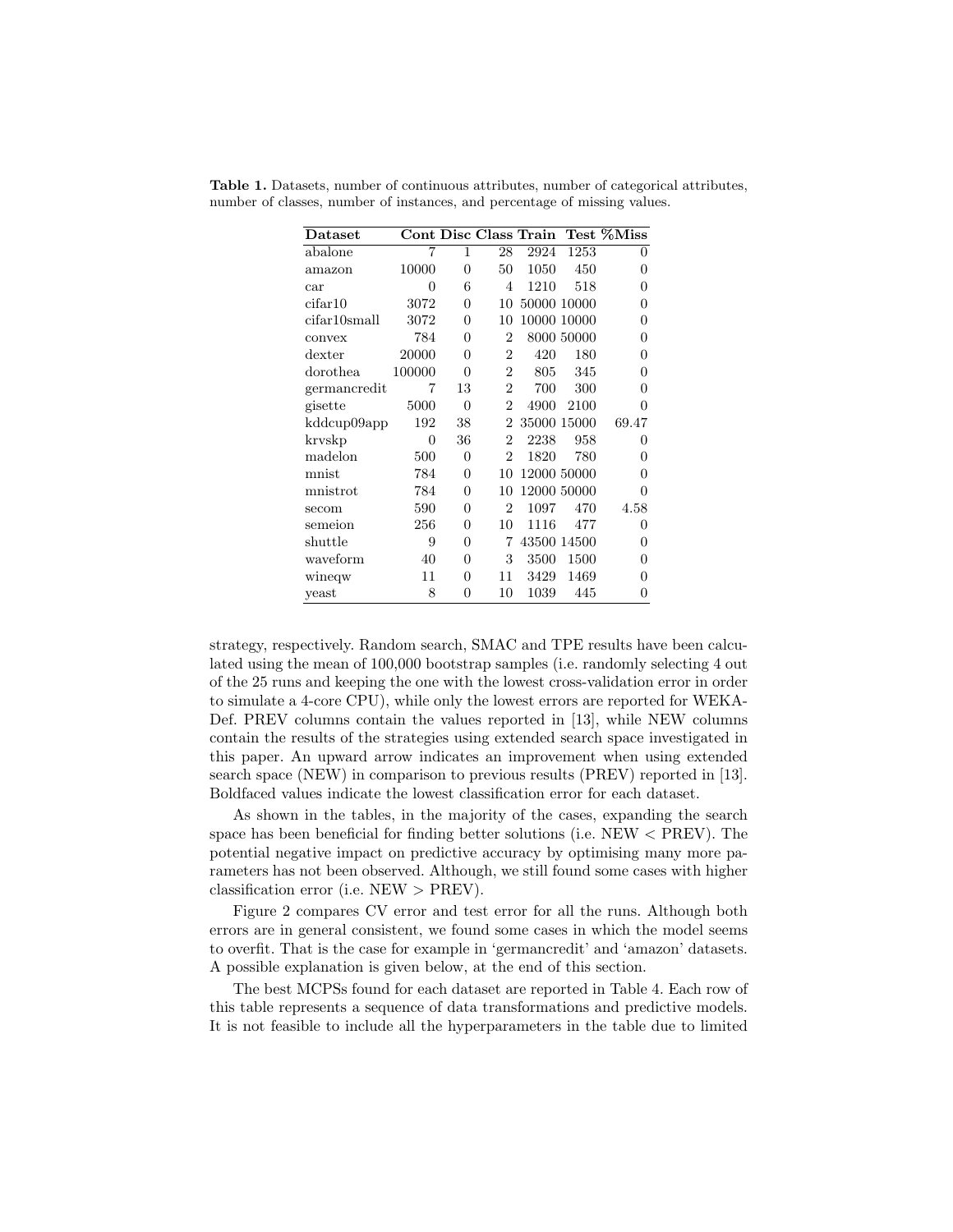

<span id="page-7-0"></span>Fig. 2. CV vs Test error of all runs



<span id="page-7-1"></span>Fig. 3. Range of CV errors for 'amazon'

space, but they do play a crucial role in the final performance. We can see that all the MCPSs include at least one or more preprocessing steps.

As shown in Table [4](#page-10-5) the solutions found are quite diverse for different datasets but they often also vary a lot across the 25 random seed runs performed for each dataset. In order to better understand all of the observed differences in the MCPSs found we have therefore also measured the average pairwise similarity of the 25 MCPSs found for each dataset and the variance between their performances. While in this paper there is no space for full analysis or explanation of how the pairwise similarity was measured, below we have selected three interesting cases for a brief discussion:

– Low error variance and high MCPS similarity. Most of the best solutions found follow a very similar sequence of methods. Therefore similar classification performance is to be expected. For example, a repeated sequence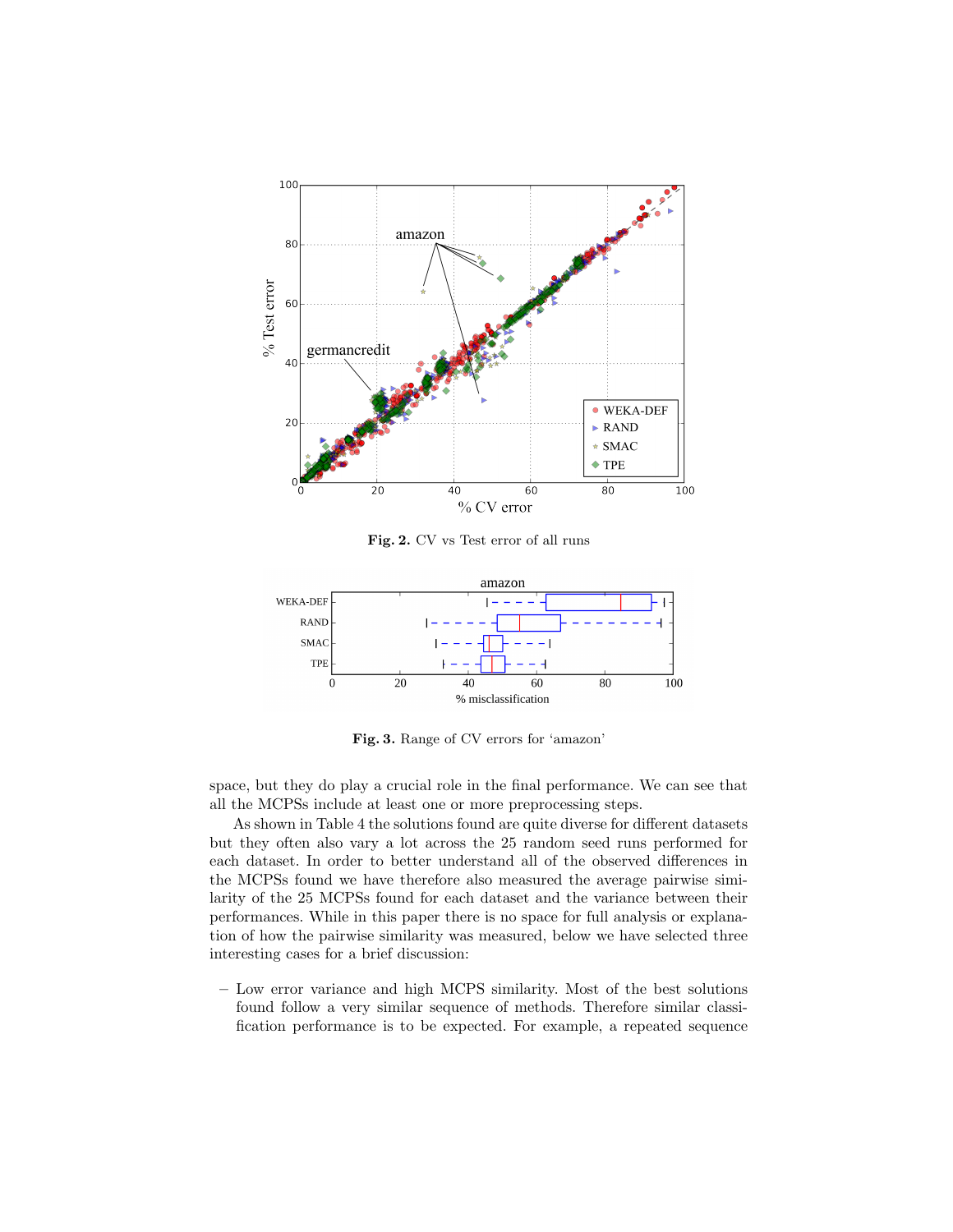in 'wineqw' dataset with SMAC optimisation is RandomForest  $(22/25) \rightarrow$ MultiClassClassifier (8/25).

- Low error variance and low MCPS similarity. Despite having different solutions, classification performance in a group of analysed datasets does not vary much. This can mean that the classification problem is not difficult and a range of different models can perform well on it. This is for instance the case of the solutions found by using random search for the 'secom' dataset.
- High error variance and low MCPS similarity. In such cases, there are many differences between both the best MCPSs found and their classification performances. For instance, it is the case of 'amazon' dataset (with 50 different classes) for which a high error variance was observed in all of the optimisation strategies (see Figure [3](#page-7-1) for CV error and Figure [2](#page-7-0) for test error). We believe such difference likely results from a combination of difficulty of the classification task (i.e. high input dimensionality, large number of small classes) and/or an insufficient exploration from the random starting configuration in a very large search space.

| dataset      | <b>WEKA-DEF</b> |             | <b>RANDOM</b>      |       | $_{\rm SMAC}$                 |       | TPE                             |
|--------------|-----------------|-------------|--------------------|-------|-------------------------------|-------|---------------------------------|
|              | $PREV = NEW$    | <b>PREV</b> | <b>NEW</b>         | PREV  | <b>NEW</b>                    | PREV  | NEW                             |
| abalone      | 73.33           | 72.03       | 72.53              | 71.71 | 72.21                         | 72.14 | $72.01 \uparrow$                |
| amazon       | 43.94           | 59.85       | 45.72 ↑            |       | 47.34 39.57 ↑                 | 50.26 | $40.27$ ↑                       |
| car          | 2.71            | 0.53        | $0.47$ $\uparrow$  | 0.61  | $0.38 \uparrow$               | 0.91  | $0.21 \uparrow$                 |
| cifar10      | 65.54           | 69.46       | 58.89 $\uparrow$   | 62.36 | $56.44$ $\uparrow$            | 67.73 | 55.59 $\uparrow$                |
| cifar10small | 66.59           | 67.33       | 60.45 $\uparrow$   | 58.84 | 57.90 个                       | 58.41 | 56.56 $\uparrow$                |
| convex       | 28.68           | 33.31       | $25.02$ $\uparrow$ |       | 25.93 21.88 $\uparrow$        | 28.56 | $23.19 \uparrow$                |
| dexter       | 10.20           | 10.06       | $7.54$ $\uparrow$  | 5.66  | 6.42                          | 9.83  | $6.19$ $\uparrow$               |
| dorothea     | 6.03            | 8.11        | $6.25$ $\uparrow$  | 5.62  | 5.95                          | 6.81  | $5.92$ $\uparrow$               |
| germancredit | 22.45           | 20.15       | 21.31              | 17.87 | 19.65                         | 21.56 | 19.88 ↑                         |
| gisette      | 3.62            | 4.84        | $2.30 \uparrow$    | 2.43  | $2.21 \uparrow$               | 3.55  | $2.35 \uparrow$                 |
| kddcup09app  | 1.88            | 1.75        | 1.80               | 1.70  | 1.80                          | 1.88  | $1.80 \uparrow$                 |
| kryskp       | 0.89            | 0.63        | $0.42 \uparrow$    | 0.30  | $0.28 \uparrow$               | 0.43  | $0.31 \uparrow$                 |
| madelon      | 25.98           | 27.95       | 19.20 ↑            | 20.70 | $15.61 \uparrow$              | 24.25 | $16.03$ $\uparrow$              |
| mnist        | 5.12            | 5.05        | $3.78 \uparrow$    | 3.75  | $3.50$ $\dagger$              | 10.02 | $3.60 \uparrow$                 |
| mnistr       | 66.15           | 68.62       | 58.10 $\uparrow$   |       | 57.86 55.73 $\uparrow$        | 73.09 | $57.17$ $\uparrow$              |
| secom        | 6.25            | 5.27        | 5.85               | 5.24  | 6.01                          | 6.21  | $5.85$ $\uparrow$               |
| semeion      | 6.52            | 6.06        | 4.82 $\uparrow$    | 4.78  | 4.48 $\uparrow$               | 6.76  | $4.28 \uparrow$                 |
| shuttle      | 0.0328          |             | $0.0345 0.0121$ 1  |       | $0.0224$ $0.0112$ $\uparrow$  |       | 0.0251 <b>0.0104</b> $\uparrow$ |
| waveform     | 12.73           | 12.43       | 12.50              | 11.92 | 12.33                         | 12.55 | $12.43$ $\uparrow$              |
| wineqw       | 38.94           | 35.36       | 33.08 $\uparrow$   |       | 34.65 <b>32.64</b> $\uparrow$ | 35.98 | $32.67$ $\uparrow$              |
| yeast        | 39.43           | 38.74       | 37.16 $\uparrow$   | 35.51 | 36.50                         | 35.01 | 36.17                           |

<span id="page-8-0"></span>Table 2. 10-fold Cross Validation error (% missclassification). An upward arrow indicates an improvement with respect to PREV space. Boldfaced values indicate the lowest classification error for each dataset.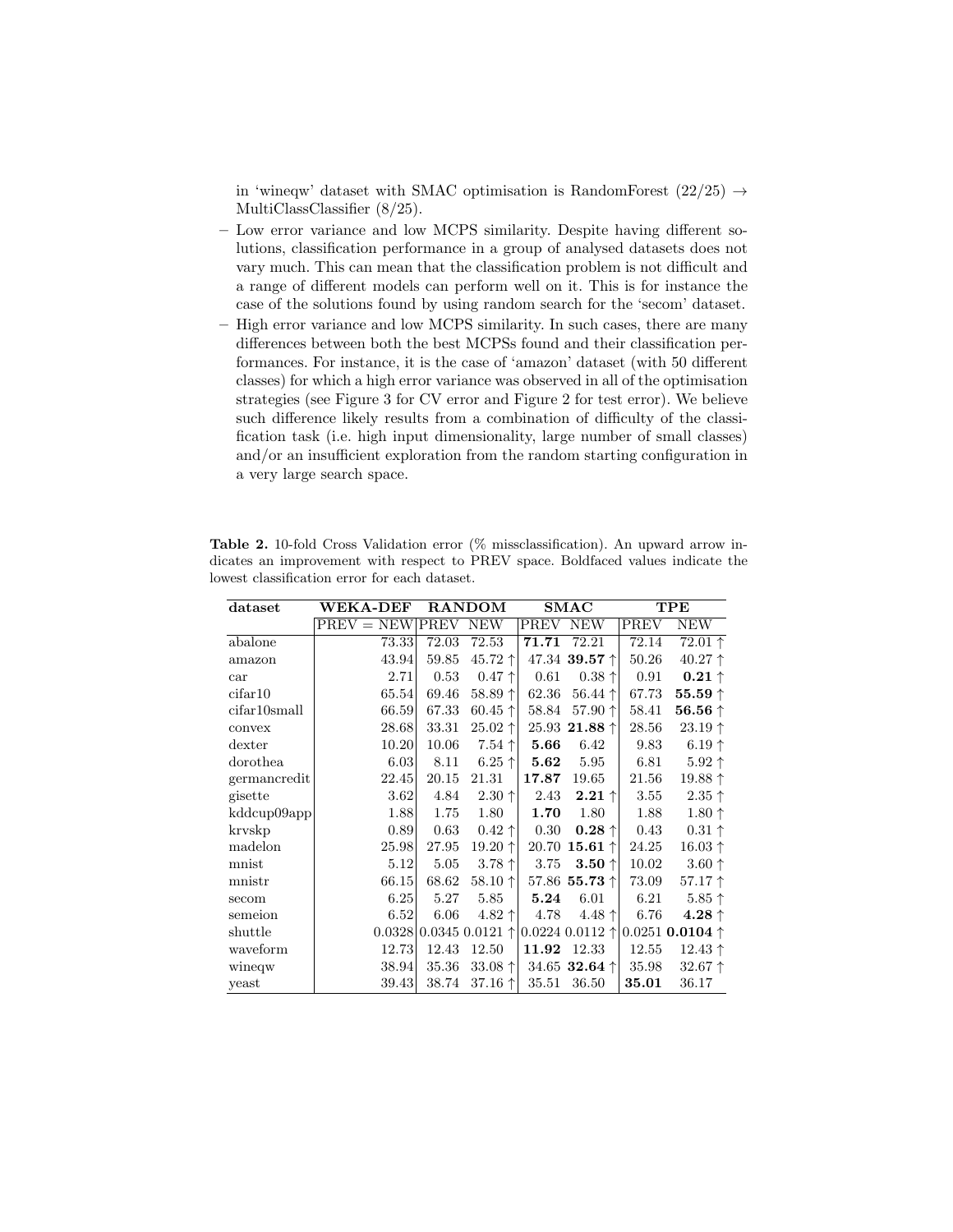| dataset      | DEF                   |                        | <b>RANDOM</b>          |        | <b>SMAC</b>                   |        | TPE                             |
|--------------|-----------------------|------------------------|------------------------|--------|-------------------------------|--------|---------------------------------|
|              | $PREV = NEW PREV$ NEW |                        |                        | PREV   | <b>NEW</b>                    | PREV   | <b>NEW</b>                      |
| abalone      | 73.18                 |                        | 74.88 72.92 ↑          | 73.51  | 73.41 $\uparrow$              | 72.94  | 73.04                           |
| amazon       | 28.44                 | 41.11                  | $39.22$ $\uparrow$     | 33.99  | 36.26                         | 36.59  | 35.69 ↑                         |
| car          |                       | 0.7700   0.0100 0.1300 |                        |        | $0.4000$ $0.0526$ $\uparrow$  |        | 0.1800 <b>0.0075</b> $\uparrow$ |
| cifar10      | 64.27                 | 69.72                  | $58.23$ $\uparrow$     | 61.15  | $55.54$ $\uparrow$            | 66.01  | $54.88$ $\uparrow$              |
| cifar10small | 65.91                 | 66.12                  | 59.84 $\uparrow$       | 56.84  | 57.87                         | 57.01  | 56.41 $\uparrow$                |
| convex       | 25.96                 | 31.20                  | $24.75$ $\uparrow$     |        | $23.17$ 21.31 $\uparrow$      | 25.59  | $22.62$ $\uparrow$              |
| dexter       | 8.89                  | 9.18                   | $8.29$ $\uparrow$      | 7.49   | $7.31$ $\uparrow$             | 8.89   | 6.90 $\uparrow$                 |
| dorothea     | 6.96                  | 5.22                   | 5.27                   | 6.21   | $5.12\uparrow$                | 6.15   | $5.25 \uparrow$                 |
| germancredit | 27.33                 |                        | 29.03 25.40 $\uparrow$ | 28.24  | $25.42 \uparrow$              | 27.54  | $25.49$ $\uparrow$              |
| gisette      | 2.81                  | 4.62                   | $2.28 +$               | 2.24   | 2.34                          | 3.94   | $2.37 \uparrow$                 |
| kddcup09app  | 1.7405                | 1.74                   | $1.72 \uparrow$        | 1.7358 | 1.74                          | 1.7381 | 1.74                            |
| krvskp       | 0.31                  | 0.58                   | $0.34 \uparrow$        | 0.31   | $0.23 \uparrow$               | 0.54   | $0.36 \uparrow$                 |
| madelon      | 21.38                 | 24.29                  | 19.10 ↑                |        | 21.56 <b>16.80</b> $\uparrow$ | 21.12  | $16.91 \uparrow$                |
| mnist        | 5.19                  | 5.05                   | $4.00 \uparrow$        | 3.64   | 4.10                          | 12.28  | $3.96 \uparrow$                 |
| mnistr       | 63.14                 | 66.4                   | 57.16 $\uparrow$       |        | 57.04 54.86 $\uparrow$        | 70.20  | $56.31 \uparrow$                |
| secom        | 8.09                  | 8.03                   | $7.88 \uparrow$        | 8.01   | $7.87$ $\uparrow$             | 8.10   | $7.84 \uparrow$                 |
| semeion      | 8.18                  | 6.10                   | $4.78 \uparrow$        | 5.08   | 5.10                          | 8.26   | $4.91 \uparrow$                 |
| shuttle      |                       |                        | 0.0138 0.0157 0.0071   |        | $0.013000000$ $\uparrow$      |        | 0.0145 <b>0.0069</b> $\uparrow$ |
| waveform     | 14.40                 | 14.27                  | 14.26 $\uparrow$       |        | 14.42 14.17 1                 | 14.23  | 14.34                           |
| wineqw       | 37.51                 | 34.41                  | $32.99$ $\uparrow$     |        | 33.95 <b>32.90</b> $\uparrow$ | 33.56  | $32.93 \uparrow$                |
| yeast        | 40.45                 | 43.15                  | 37.68 $\uparrow$       |        | 40.67 <b>37.60</b> $\uparrow$ | 40.10  | 37.89 $\uparrow$                |

<span id="page-9-1"></span>Table 3. Test error (% missclassification). An upward arrow indicates an improvement with respect to PREV space. Boldfaced values indicate the lowest classification error for each dataset.

## <span id="page-9-0"></span>7 Conclusion and future work

We have shown that it is possible to automate the composition of a multicomponent predictive system. Our contribution to Auto-WEKA demonstrates that a lot of time and effort can be saved in the process of building predictive systems.

Extending the search space has led optimisation strategies to find solutions that improve the predictive performance in the majority of cases. Results have indicated that SMBO strategies perform better than random search giving the same time for optimisation in most of the cases. While we have performed optimisation for each of the datasets starting with 25 random seeds, in the future it would be interesting to investigate further how the best performance changes over time while varying the number of starting seeds.

The datasets used in the study have been chosen primarily for the purpose of comparison with previous work [\[13\]](#page-11-7). As it turned out, the datasets have been relatively 'clean', hence not requiring much preprocessing. In future work we will focus on datasets that require extensive preprocessing. Furthermore, the use of custom preprocessing chains will allow optimising the data that is being used to build predictive models.

In addition, it would also be valuable to investigate if using a different data partitioning like DPS [\[25\]](#page-11-19) would make any difference in the optimisation process.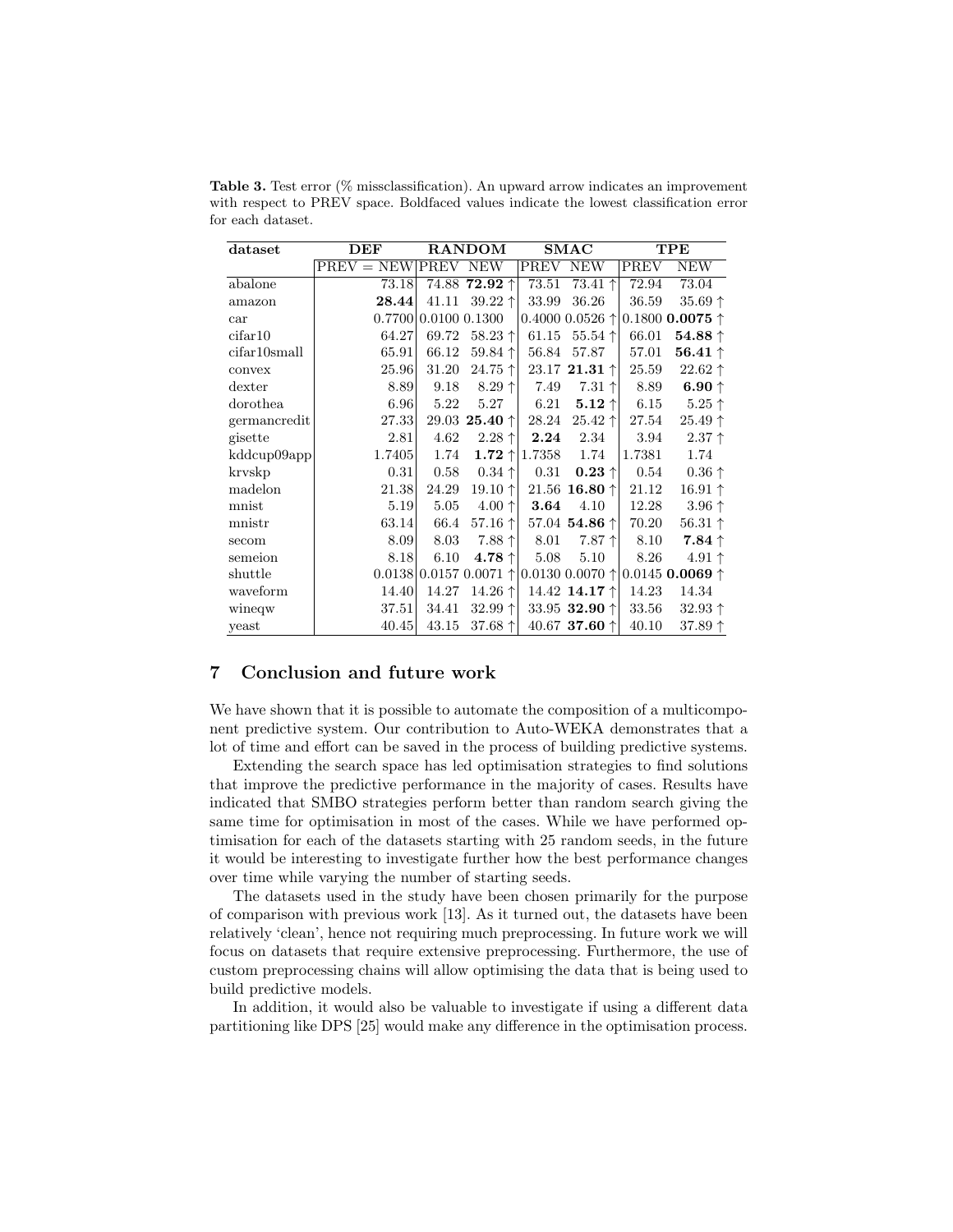<span id="page-10-5"></span>**Table 4.** Best MCPS for each dataset and its test error.  $MC =$  Remove instances with missing class.  $MV = Remove/Replace$  instances with missing values.  $N2B =$ NominalToBinary. NOR = Normalization.  $DIS = Discretize$ .  $FS = Random Feature$ Selection.  $BAG =$  Bagging.  $BOOST =$  Boosting.

| dataset                  |  |  |           |  | MC MV N2B NOR DIS FS BAG BOOST Predictor | Meta-predictor       | Error  |
|--------------------------|--|--|-----------|--|------------------------------------------|----------------------|--------|
| abalone                  |  |  |           |  | MLP                                      | RandomCommittee      | 71.43  |
| amazon                   |  |  | $\bullet$ |  | SimpleLogistic                           | RandomSubSpace       | 26.67  |
| car                      |  |  |           |  | SMO                                      | AdaBoostM1           | 0.00   |
| cifar10                  |  |  |           |  | RandomForest                             | MultiClassClassifier | 52.28  |
| cifar10 <sub>small</sub> |  |  | ٠         |  | RandomTree                               | MultiClassClassifier | 54.48  |
| convex                   |  |  |           |  | RandomForest                             | AdaBoostM1           | 18.47  |
| dexter                   |  |  |           |  | DecisionStump                            | AdaBoostM1           | 5.00   |
| dorothea                 |  |  |           |  | OneR                                     | RandomSubSpace       | 4.64   |
| germancredit             |  |  |           |  | LogisticModelTree Bagging                |                      | 23.33  |
| gisette                  |  |  |           |  | NaiveBayes                               | <b>LWL</b>           | 1.95   |
| kddcup09app              |  |  |           |  | ZeroR                                    | LWL                  | 1.67   |
| kryskp                   |  |  |           |  | JRip                                     | AdaBoostM1           | 0.10   |
| madelon                  |  |  |           |  | REPTree                                  | RandomSubSpace       | 15.64  |
| mnist                    |  |  |           |  | <b>SMO</b>                               | <b>LWL</b>           | 3.28   |
| mnistr                   |  |  |           |  | RandomForest                             | RandomCommittee      | 52.20  |
| secom                    |  |  |           |  | J48                                      | AdaBoostM1           | 7.66   |
| semeion                  |  |  |           |  | NaiveBayes                               | LWL                  | 3.98   |
| shuttle                  |  |  |           |  | RandomForest                             | AdaBoostM1           | 0.0069 |
| waveform                 |  |  |           |  | <b>SMO</b>                               | RandomSubSpace       | 14.00  |
| wineqw                   |  |  |           |  | RandomForest                             | AdaBoostM1           | 32.33  |
| yeast                    |  |  |           |  | RandomForest                             | Bagging              | 36.40  |

We believe that it could have a considerable impact in SMAC strategy since it discards potential poor solutions early in the optimisation process based on the performance on only a few folds. In case the folds used are not representative of the overall data distribution, which as shown in [\[25\]](#page-11-19) can happen quite often in the case of cross-validation, this can have a detrimental effect on the final solutions found.

At the moment, available SMBO methods only support single objective optimisation. However, it would be useful to find solutions that optimise more than one objective, including for instance a combination of prediction error, model complexity and running time as discussed in [\[24\]](#page-11-18).

#### References

- <span id="page-10-0"></span>1. Pyle, D.: Data preparation for data mining. Morgan Kaufmann (1999)
- <span id="page-10-1"></span>2. Linoff, G.S., Berry, M.J.A.: Data mining techniques: for marketing, sales, and customer relationship management. (2011)
- <span id="page-10-2"></span>3. Teichmann, E., Demir, E., Chaussalet, T.: Data preparation for clinical data mining to identify patients at risk of readmission. In: IEEE 23rd International Symposium on Computer-Based Medical Systems. (2010) 184–189
- <span id="page-10-3"></span>4. Zhao, J., Wang, T.: A general framework for medical data mining. In: Future Information Technology and Management Engineering. (2010) 163–165
- <span id="page-10-4"></span>5. Messaoud, I., El Abed, H., Märgner, V., Amiri, H.: A design of a preprocessing framework for large database of historical documents. In: Proc. of the 2011 Workshop on Historical Document Imaging and Processing. (2011) 177–183